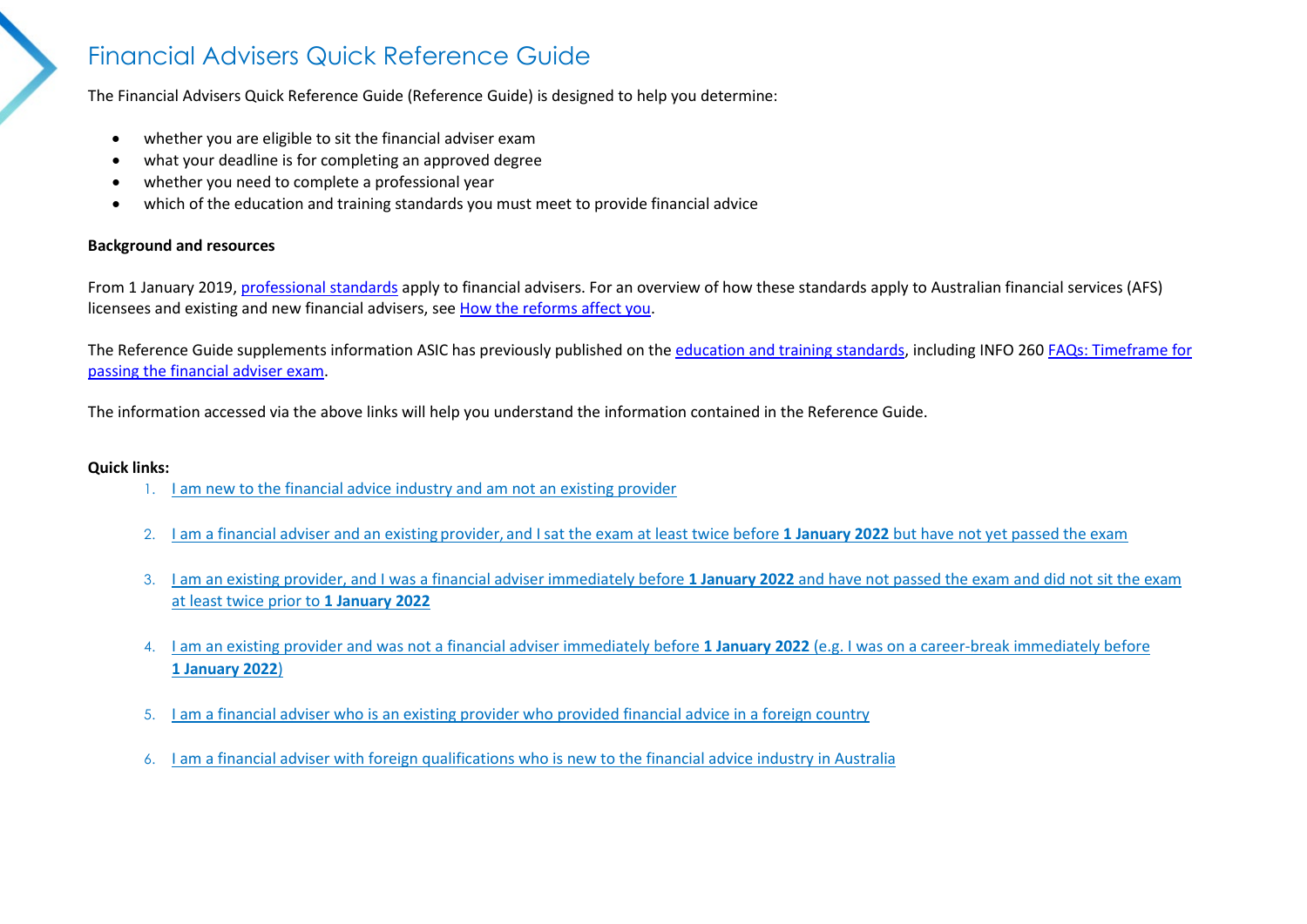<span id="page-1-1"></span><span id="page-1-0"></span>

| Ι.                                                                                                                                                               | Am I eligible to sit the<br>financial adviser exam?                                                                            | Do I need to complete an<br>approved degree?                                                                                                                                                                                                                                                                                                                                                                                                                                                                              | Do I need to complete a<br>professional year?                                                                                                                                                                                                                                                                                                                                                                                                                                                   | Can I provide personal advice to<br>retail clients on relevant financial<br>products?                                                                                                                                                                                                                                                                                                                                                                                                                                                                                   |
|------------------------------------------------------------------------------------------------------------------------------------------------------------------|--------------------------------------------------------------------------------------------------------------------------------|---------------------------------------------------------------------------------------------------------------------------------------------------------------------------------------------------------------------------------------------------------------------------------------------------------------------------------------------------------------------------------------------------------------------------------------------------------------------------------------------------------------------------|-------------------------------------------------------------------------------------------------------------------------------------------------------------------------------------------------------------------------------------------------------------------------------------------------------------------------------------------------------------------------------------------------------------------------------------------------------------------------------------------------|-------------------------------------------------------------------------------------------------------------------------------------------------------------------------------------------------------------------------------------------------------------------------------------------------------------------------------------------------------------------------------------------------------------------------------------------------------------------------------------------------------------------------------------------------------------------------|
| I am new to the<br>financial advice<br>industry and am not<br>an existing provider                                                                               | You must have completed<br>an approved degree and<br>have commenced the<br>professional year to be<br>eligible to sit the exam | Yes, you must complete an<br>approved degree to be eligible to<br>be a financial adviser<br>You must complete an approved<br>degree before you can sit the<br>exam                                                                                                                                                                                                                                                                                                                                                        | Yes, you must complete the<br>professional year to be eligible<br>to be a financial adviser<br>You must pass the financial<br>adviser exam before you can<br>commence the third quarter of<br>the professional year                                                                                                                                                                                                                                                                             | You can provide unsupervised financial<br>advice once you<br>complete an approved degree,<br>pass the financial adviser<br>exam,<br>complete the professional<br>year, and<br>are authorised by an AFS<br>licensee to provide personal<br>advice to retail clients on<br>relevant financial products<br>From 1 January 2023, you must also be                                                                                                                                                                                                                           |
|                                                                                                                                                                  |                                                                                                                                |                                                                                                                                                                                                                                                                                                                                                                                                                                                                                                                           |                                                                                                                                                                                                                                                                                                                                                                                                                                                                                                 | registered with ASIC                                                                                                                                                                                                                                                                                                                                                                                                                                                                                                                                                    |
| 2.                                                                                                                                                               | Am I eligible to sit the<br>financial adviser exam?                                                                            | Do I need to complete an<br>approved degree?                                                                                                                                                                                                                                                                                                                                                                                                                                                                              | Do I need to complete a<br>professional year?                                                                                                                                                                                                                                                                                                                                                                                                                                                   | Can I provide personal advice to<br>retail clients on relevant financial<br>products?                                                                                                                                                                                                                                                                                                                                                                                                                                                                                   |
| I am a financial<br>adviser and an<br>existing provider, and I<br>sat the exam at least<br>twice before 1<br>January 2022 but have<br>not yet passed the<br>exam | Yes                                                                                                                            | Yes<br>If you pass the exam by<br>1 October 2022, you have until<br>1 January 2026 to complete an<br>approved degree (or equivalent)<br>If you do not pass the exam by<br>1 October 2022 and you are a<br>financial adviser immediately<br>before 1 October 2022 (that is,<br>you are not ceased on the<br>Financial Advisers Register (FAR)<br>on or before 30 September 2022),<br>your authorisation as a relevant<br>provider ceases and you cannot be<br>re-authorised to provide financial<br>advice until you have: | No, unless you do not pass the<br>exam by 1 October 2022, and<br>you are not ceased on the FAR<br>on or before 30 September<br>2022. If so, you will lose your<br>relevant provider status and<br>cannot be re-authorised to<br>provide financial advice until you<br>have:<br>completed an approved<br>degree (or equivalent),<br>passed the exam, and<br>completed the professional<br>year<br>If you do not pass the exam by 1<br>October 2022 but you are<br>ceased on the FAR on or before | You can continue to provide financial<br>advice until 1 October 2022 without<br>having passed the exam.<br>If you pass the exam before 1 October<br>2022, you have until 1 January 2026 to<br>obtain an approved degree (or<br>equivalent)<br>If you do not pass the exam by<br>1 October 2022 and you are not ceased<br>on the FAR on or before 30 September<br>2022, you lose your relevant provider<br>status and cannot be re-authorised to<br>provide financial advice until you have:<br>completed an approved degree (or<br>equivalent),<br>passed the exam, and |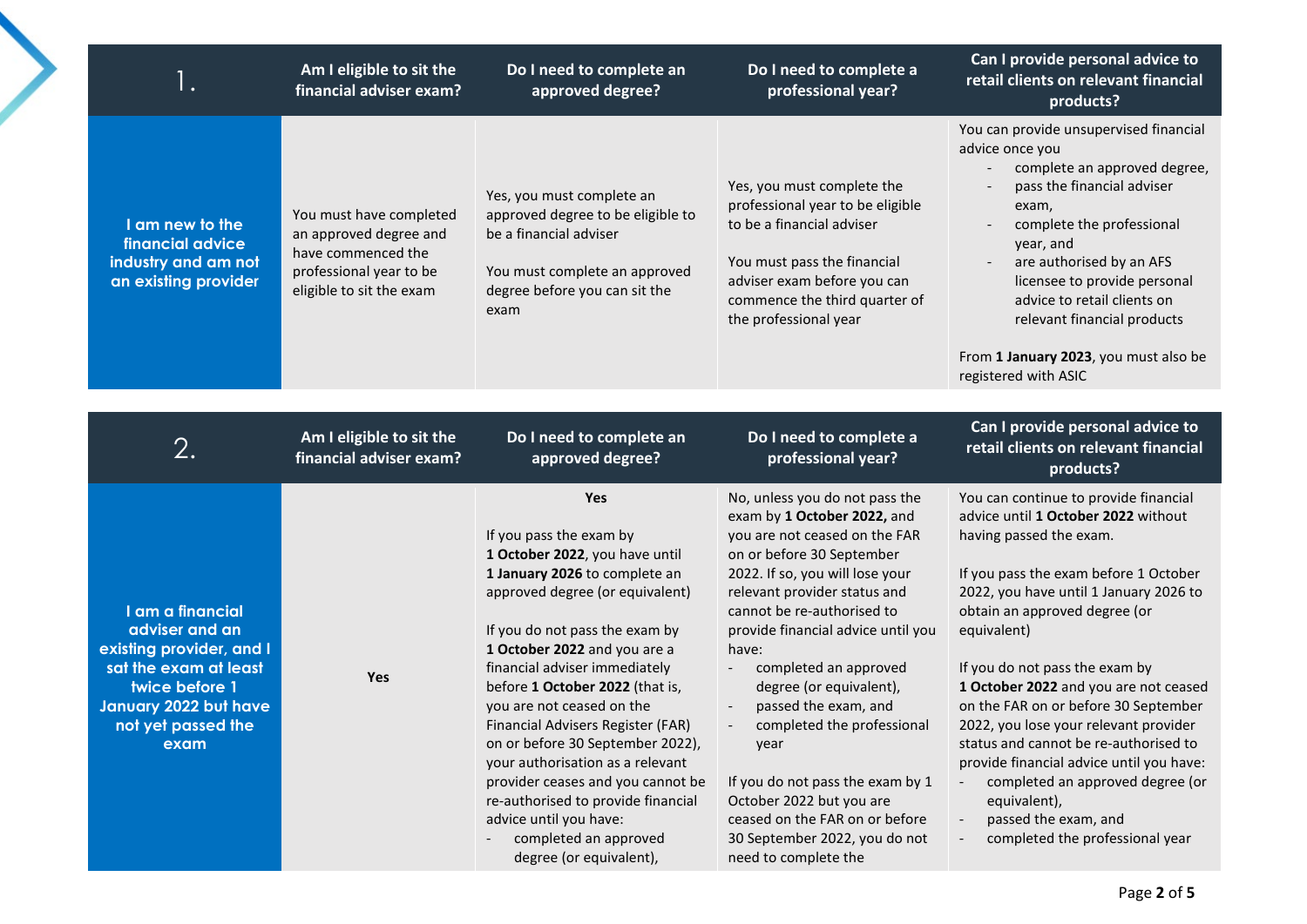| passed the exam, and<br>$\overline{\phantom{a}}$<br>completed the professional<br>$\overline{\phantom{a}}$<br>year<br>If you do not pass the exam by 1<br>October 2022 but you are ceased<br>on the FAR on or before 30<br>September 2022, you do not need<br>to complete an approved degree<br>(or equivalent) to be eligible to be<br>re-authorised to provide financial<br>advice. Once you have passed the<br>exam, you can be re-authorised to<br>provide financial advice and you<br>have until 1 January 2026 to<br>complete an approved degree (or<br>equivalent) | professional year to be eligible<br>to be re-authorised to provide<br>financial advice. Once you have<br>passed the exam, you can be re-<br>authorised to provide financial<br>advice and you have until 1<br>January 2026 to complete an<br>approved degree (or equivalent) | If you do not pass the exam by 1<br>October but you are ceased on the FAR<br>on or before 30 September 2022, you<br>can be re-authorised to provide<br>financial advice once you have passed<br>the exam and you have until 1 January<br>2026 to complete an approved degree<br>(or equivalent).<br>From 1 January 2023, you must also be<br>registered with ASIC |
|---------------------------------------------------------------------------------------------------------------------------------------------------------------------------------------------------------------------------------------------------------------------------------------------------------------------------------------------------------------------------------------------------------------------------------------------------------------------------------------------------------------------------------------------------------------------------|------------------------------------------------------------------------------------------------------------------------------------------------------------------------------------------------------------------------------------------------------------------------------|-------------------------------------------------------------------------------------------------------------------------------------------------------------------------------------------------------------------------------------------------------------------------------------------------------------------------------------------------------------------|
|---------------------------------------------------------------------------------------------------------------------------------------------------------------------------------------------------------------------------------------------------------------------------------------------------------------------------------------------------------------------------------------------------------------------------------------------------------------------------------------------------------------------------------------------------------------------------|------------------------------------------------------------------------------------------------------------------------------------------------------------------------------------------------------------------------------------------------------------------------------|-------------------------------------------------------------------------------------------------------------------------------------------------------------------------------------------------------------------------------------------------------------------------------------------------------------------------------------------------------------------|

<span id="page-2-0"></span>

| 3.                                                                                                                                                                                                                 | Am I eligible to sit the<br>financial adviser exam? | Do I need to complete an<br>approved degree?                                                                                                                                                                                                                                                      | Do I need to complete a<br>professional year?                                                                                                                                                                                                                                                                                 | Can I provide personal advice to<br>retail clients on relevant financial<br>products?                                                                                                                                                                                                              |
|--------------------------------------------------------------------------------------------------------------------------------------------------------------------------------------------------------------------|-----------------------------------------------------|---------------------------------------------------------------------------------------------------------------------------------------------------------------------------------------------------------------------------------------------------------------------------------------------------|-------------------------------------------------------------------------------------------------------------------------------------------------------------------------------------------------------------------------------------------------------------------------------------------------------------------------------|----------------------------------------------------------------------------------------------------------------------------------------------------------------------------------------------------------------------------------------------------------------------------------------------------|
|                                                                                                                                                                                                                    |                                                     | <b>Yes</b>                                                                                                                                                                                                                                                                                        | <b>Yes</b>                                                                                                                                                                                                                                                                                                                    |                                                                                                                                                                                                                                                                                                    |
| I am an existing<br>provider, and I was a<br>financial adviser<br>immediately before 1<br>January 2022 and<br>have not passed the<br>exam and did not sit<br>the exam at least<br>twice prior to<br>1 January 2022 | <b>Yes</b>                                          | On 1 January 2022 your<br>authorisation as a relevant<br>provider ceased by operation of<br>law<br>You cannot be re-authorised to<br>provide financial advice until you<br>have:<br>completed an approved<br>degree (or equivalent)<br>passed the exam, and<br>completed the professional<br>year | On 1 January 2022 your<br>authorisation as a relevant<br>provider ceased by operation of<br>law<br>You cannot be re-authorised to<br>provide financial advice until you<br>have:<br>completed an approved<br>degree (or equivalent)<br>passed the exam, and<br>completed the professional<br>$\overline{\phantom{a}}$<br>year | <b>No</b><br>You cannot be re-authorised to provide<br>financial advice until you have:<br>completed an approved degree (or<br>equivalent)<br>passed the exam, and<br>completed the professional year<br>$\overline{\phantom{a}}$<br>From 1 January 2023, you must also be<br>registered with ASIC |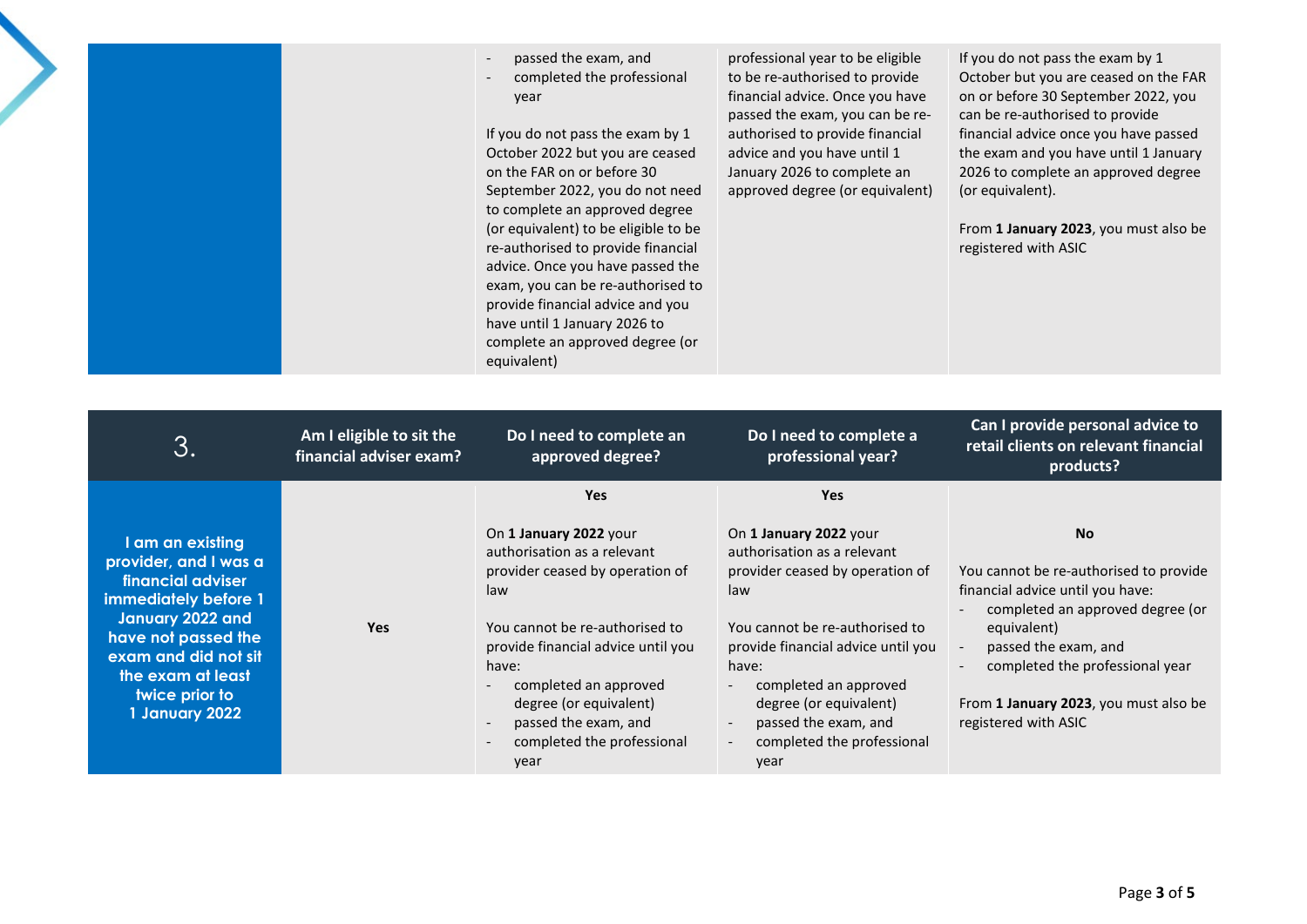<span id="page-3-1"></span><span id="page-3-0"></span>

| 4.                                                                                                                                                                                   | Am I eligible to sit the<br>financial adviser exam?                                                                                                                                                                                                                                                 | Do I need to complete an<br>approved degree?                                                                                                                                                                                                                                                                                                                                                                                                                                                                                                                                               | Do I need to complete a<br>professional year?                                                                                                                            | Can I provide personal advice to<br>retail clients on relevant financial<br>products?                                                                                                                                                                                                                                                                                                                                                                                            |
|--------------------------------------------------------------------------------------------------------------------------------------------------------------------------------------|-----------------------------------------------------------------------------------------------------------------------------------------------------------------------------------------------------------------------------------------------------------------------------------------------------|--------------------------------------------------------------------------------------------------------------------------------------------------------------------------------------------------------------------------------------------------------------------------------------------------------------------------------------------------------------------------------------------------------------------------------------------------------------------------------------------------------------------------------------------------------------------------------------------|--------------------------------------------------------------------------------------------------------------------------------------------------------------------------|----------------------------------------------------------------------------------------------------------------------------------------------------------------------------------------------------------------------------------------------------------------------------------------------------------------------------------------------------------------------------------------------------------------------------------------------------------------------------------|
| I am an existing<br>provider and was not<br>a financial adviser<br>immediately before<br>1 January 2022<br>(e.g. I was on a<br>career-break<br>immediately before<br>1 January 2022) | Yes                                                                                                                                                                                                                                                                                                 | Once you have passed the exam,<br>you can be re-authorised to<br>provide financial advice and you<br>have until 1 January 2026 to<br>complete an approved degree (or<br>equivalent)<br>From 1 January 2026, you must<br>have completed an approved<br>degree (or equivalent) to be<br>eligible to be re-authorised to<br>provide financial advice                                                                                                                                                                                                                                          | No, unless you have not<br>completed an approved degree<br>(or equivalent) by 1 January<br>2026, and you are a financial<br>adviser immediately before 1<br>January 2026 | Once you have passed the exam, you<br>are eligible to be re-authorised to<br>provide financial advice<br>If you have not completed an approved<br>degree (or equivalent) by 1 January<br>2026, and you are a financial adviser<br>immediately before<br>1 January 2026, your authorisation as a<br>relevant provider ceases by operation<br>of law<br>From 1 January 2023, you must also be<br>registered with ASIC                                                              |
|                                                                                                                                                                                      |                                                                                                                                                                                                                                                                                                     |                                                                                                                                                                                                                                                                                                                                                                                                                                                                                                                                                                                            |                                                                                                                                                                          |                                                                                                                                                                                                                                                                                                                                                                                                                                                                                  |
| 5.                                                                                                                                                                                   | Am I eligible to sit the<br>financial adviser exam?                                                                                                                                                                                                                                                 | Do I need to complete an<br>approved degree?                                                                                                                                                                                                                                                                                                                                                                                                                                                                                                                                               | Do I need to complete a<br>professional year?                                                                                                                            | Can I provide personal advice to<br>retail clients on relevant financial<br>products?                                                                                                                                                                                                                                                                                                                                                                                            |
| I am a financial<br>adviser who is an<br>existing provider who<br>provided financial<br>advice in a foreign<br>country                                                               | Yes, once ASIC is satisfied<br>that you qualify as an<br>existing provider<br>Information about the<br>exam and professional<br>year arrangements for<br>new financial advisers,<br>their licensees, and foreign<br>advisers   ASIC - Australian<br>Securities and Investments<br><b>Commission</b> | Once you have passed the exam,<br>you can be authorised to provide<br>financial advice and you have until<br>1 January 2026 to complete an<br>approved degree (or equivalent)<br>From 1 January 2026, you must<br>have completed an approved<br>degree (or equivalent) to be<br>eligible to be re-authorised to<br>provide financial advice<br>You may apply to Treasury to have<br>any foreign qualification you hold<br>to be counted towards the degree<br>requirement. For further details,<br>see Foreign qualifications  <br><b>Financial Adviser Standards</b><br>(treasury.gov.au) | No, unless you have not<br>completed an approved degree<br>(or equivalent) by 1 January<br>2026, and you are a financial<br>adviser immediately before 1<br>January 2026 | You are eligible to be authorised to<br>provide financial advice once you have<br>satisfied ASIC that you qualify as an<br>existing provider, and<br>passed the exam.<br>If you have not completed an approved<br>degree (or equivalent) by 1 January<br>2026, and you are a financial adviser<br>immediately before 1 January 2026,<br>your authorisation as a relevant<br>provider ceases by operation of law<br>From 1 January 2023, you must also be<br>registered with ASIC |